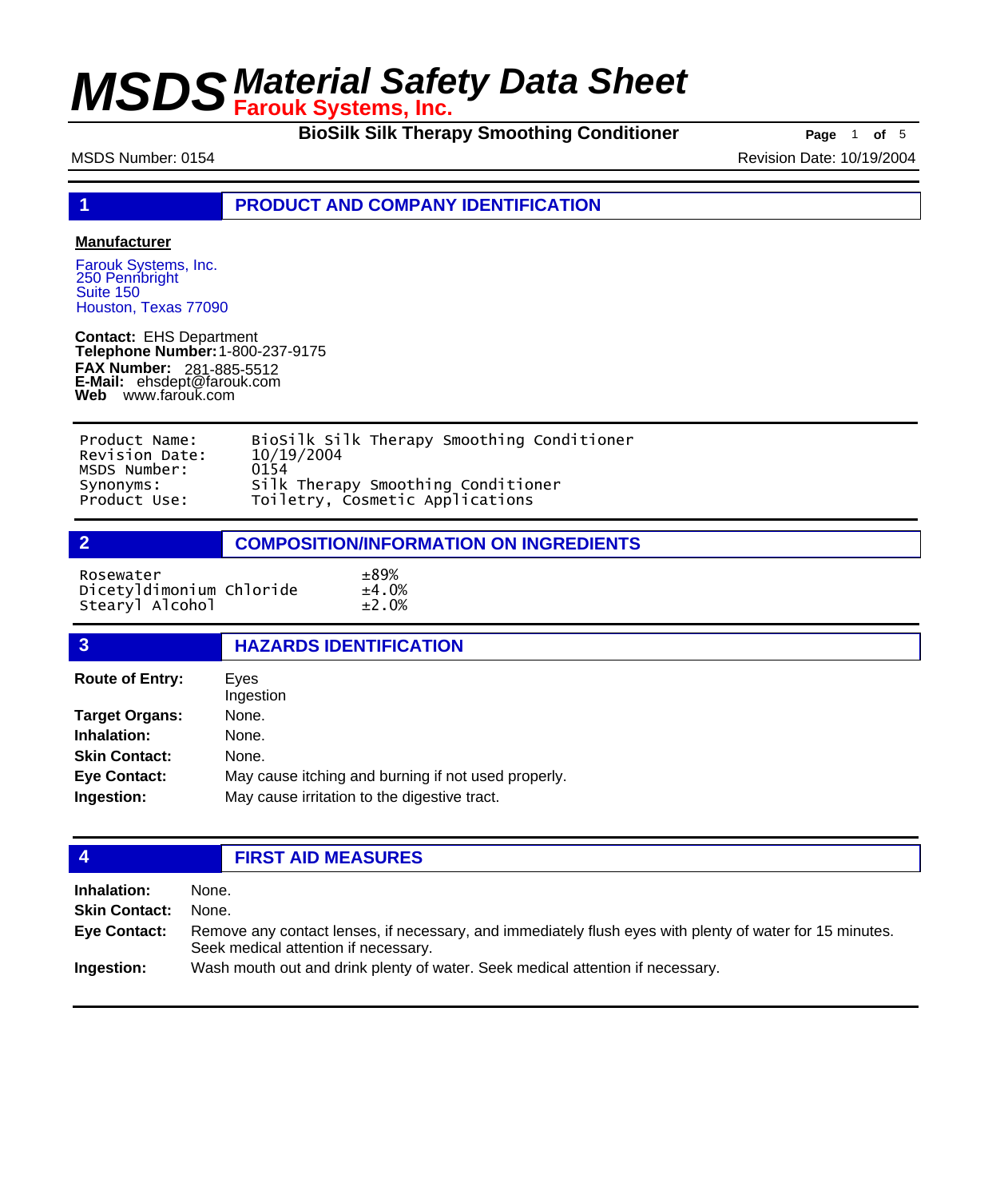**BioSilk Silk Therapy Smoothing Conditioner Page** 2 of 5

MSDS Number: 0154 Revision Date: 10/19/2004

### **5 FIRE FIGHTING MEASURES**

FLASHPOINT AND METHOD: Not applicable. FLAMMABLE LIQUIDS: None. AUTO IGNITION TEMP: None. FLAMMABLE CLASS: None. BURNING RATE OF SOLID: Not available GENERAL HAZARDS: Evacuate personnel downwind of fire to avoid inhalation of fumes and smoke. EXTINGUISHING METHODS: Chemical type foam, CO2(Carbon Dioxide), Dry Chemical, Water Fog HAZARDOUS COMBUSTION PRODUCTS: None.

FIRE FIGHTING PROCEDURES: This product is not flammable.However, hazardous decomposition and combustion products may be formed in a fire situation. Cool exposed containers with water spray to prevent overheating.

FIRE FIGHTING EQUIPMENT: Respiratory and eye protection are required for fire fighting personnel. Full protective equipment (Bunker Gear) and self contained breathing apparatus (SCBA) should be used for all indoor fires and significant outdoor fires. For small outdoor fires, which may be easily extinguished with a portable fire extinguisher, use of a SCBA may not be needed.

## **6 ACCIDENTAL RELEASE MEASURES**

SMALL SPILL: When a spill occurs, use absorbent material on the substance. Dispose of the material according to all local, state and federal regulations. Always use an absorbent material when cleaning up a spill.

ENVIRONMENTAL PRECAUTIONS: Avoid run-off or release into sewers, stormdrains and waterways.

GENERAL PRECAUTIONS: Remove containers away from flammable materials.

## *HANDLING AND STORAGE*

Use appropriate personal protective equipment as specified in Section 8. Handle in a manner consistent with good household/personal techniques and practices. **Handling Precautions:** Keep containers/bottles securely sealed when not in use. Store in cool/dry conditions that do **Storage Requirements:**

not exceed room temperature. Try to store product in temperatures between 40°F to 90° F.

## **8 EXPOSURE CONTROLS/PERSONAL PROTECTION**

These recommendations provide general guideance for handling this product safely. Because specific use conditions may vary, safety procedures should be developed for each specific application of this product. When developing procedures, always consider potential waste, disposal and personal safety issues. **Engineering Controls:** EYES AND FACE: For reasonable foreseeable uses of this product, eye and face protection is not required. SKIN: For reasonable foreseeable uses of this product, skin protection is not required. RESPIRATORY: For reasonable foreseeable uses of this product, respiratory protection is not required. **Protective Equipment:** EXPOSURE GUIDELINES: Overexposure is unlikely. Since all parameters cannot be foreseen, the

use of engineering controls to reduce exposure may be necessary.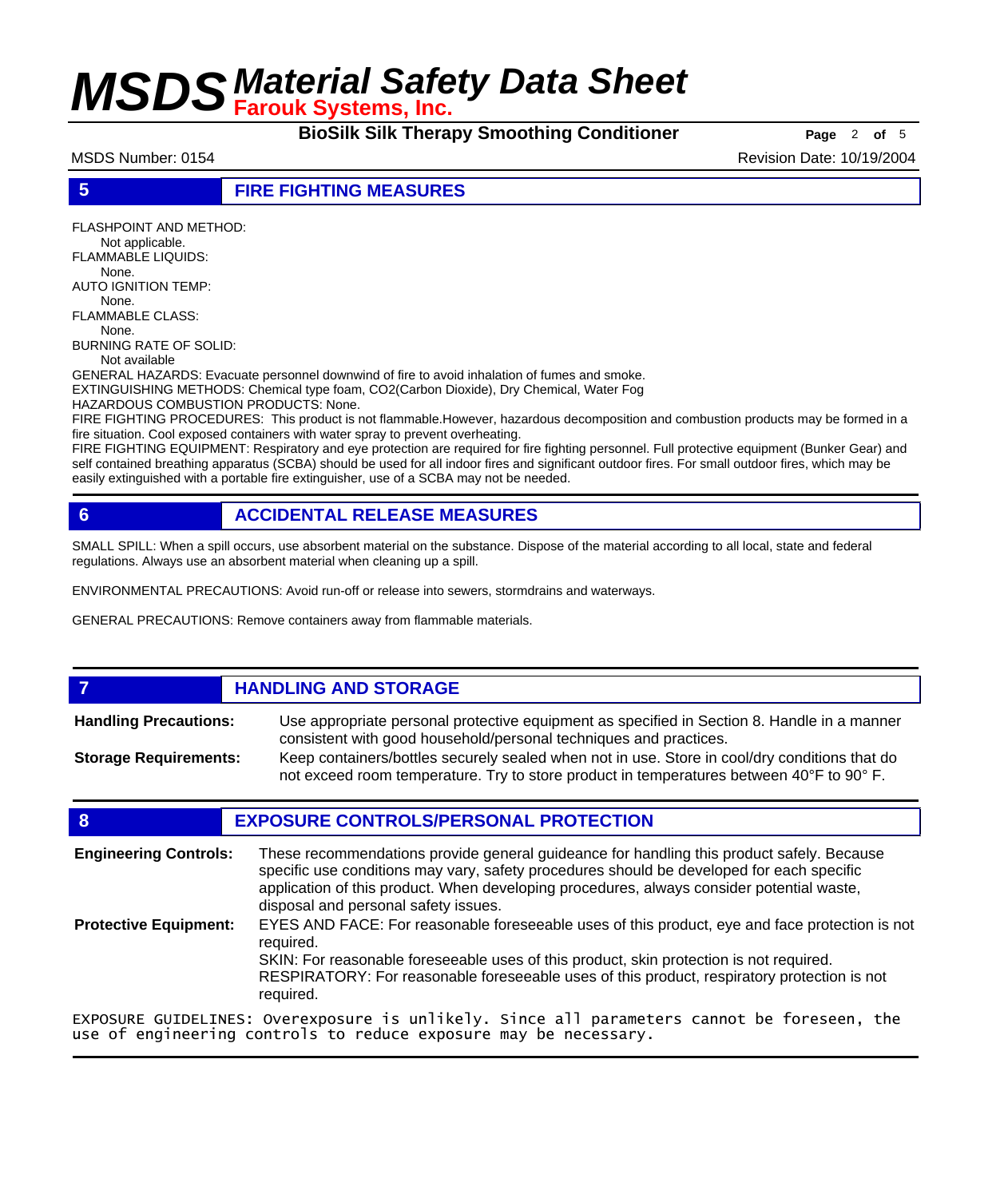**BioSilk Silk Therapy Smoothing Conditioner Page** 3 of 5

MSDS Number: 0154 Revision Date: 10/19/2004

## **9 PHYSICAL AND CHEMICAL PROPERTIES**

| Appearance:            | White, viscous liquid |
|------------------------|-----------------------|
| <b>Physical State:</b> | Liquid                |
| Odor:                  | Pleasant fragrance    |
| pH:                    | $4.3 - 4.9$           |
| <b>Vapor Pressure:</b> | N/A                   |
| <b>Vapor Density:</b>  | N/A                   |

**Boiling Point:** 150°F **Freezing/Melting Pt.:** N/A **Solubility:** Soluble in water. **Spec Grav./Density:** 10.9

| / 10/                                    | <b>STABILITY AND REACTIVITY</b> |                                           |
|------------------------------------------|---------------------------------|-------------------------------------------|
| Stability:                               |                                 | YES.                                      |
| <b>Conditions to avoid:</b>              |                                 | Extreme temperatures.                     |
| Materials to avoid (incompatability):    |                                 | Keep away from strong oxidizing material. |
| <b>Hazardous Decomposition products:</b> |                                 | None known.                               |
| <b>Hazardous Polymerization:</b>         |                                 | Will Not Occur.                           |

## **11 TOXICOLOGICAL INFORMATION**

ACUTE: DERMAL LD50: Not available. ORAL LD50: Not available. INHALATION LC50: Not available. EYE EFFECTS: This product may cause irritation to eyes if not used under normal conditions. TARGET ORGANS: NONE. SENSITIZATIONS: Not available. CARCINOGENICITY: IARC: Listed by IARC - No. NTP: Listed by NTP - No. OSHA: Listed by OSHA - No.

MUTAGENICITY: Not available. REPRODUCTIVE EFFECTS: None. TERATOGENIC EFFECTS: Not available.

## **12 ECOLOGICAL INFORMATION**

ENVIRONMENTAL DATA: Not available. ECOTOXICOLOGICAL INFO: Not available. DISTRIBUTION: Not available. CHEMICAL FATE INFO: Not available.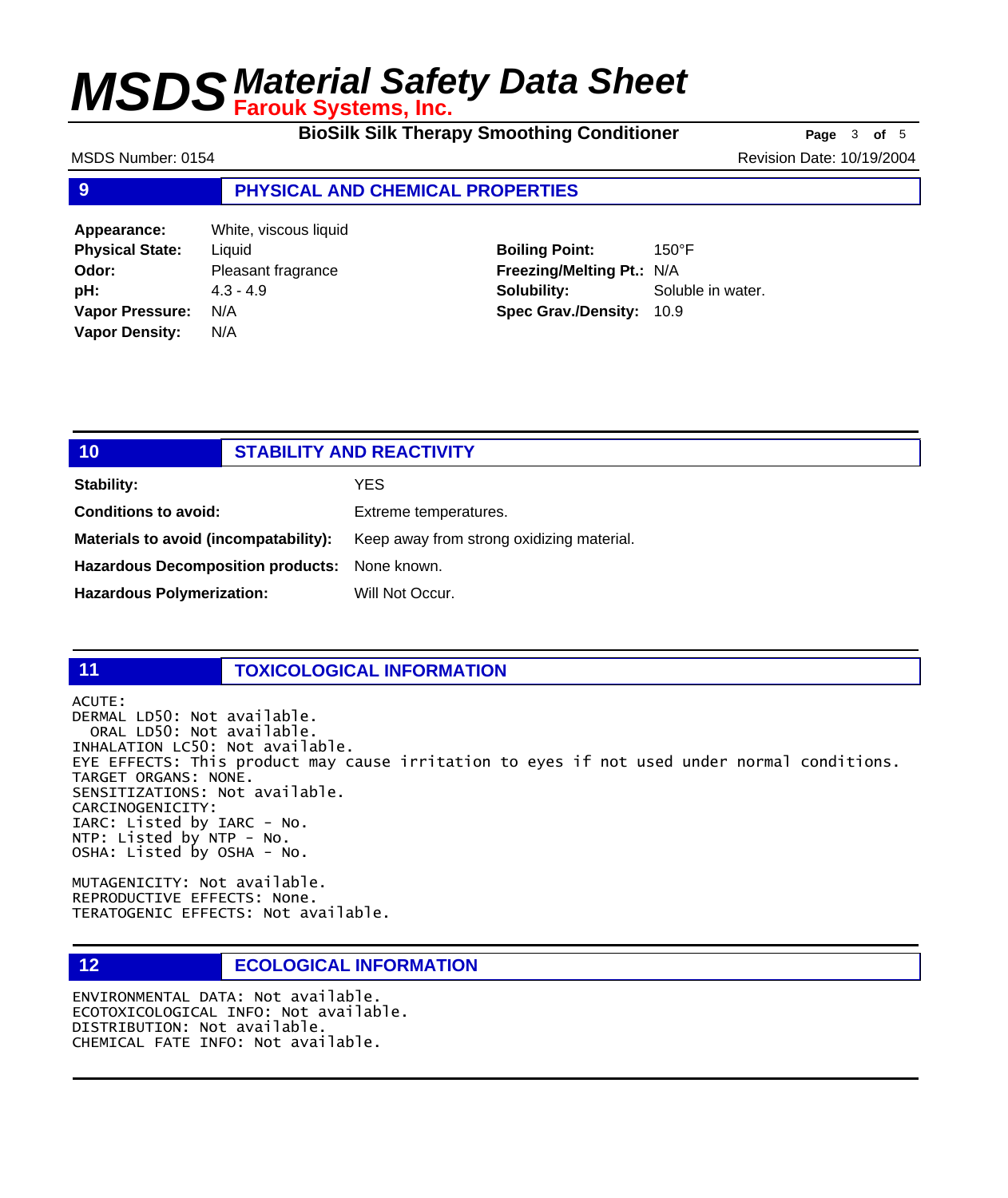**BioSilk Silk Therapy Smoothing Conditioner Page** <sup>4</sup> **of** <sup>5</sup>

MSDS Number: 0154 Revision Date: 10/19/2004

### **13 DISPOSAL CONSIDERATIONS**

US EPA Waste Number and Descriptions:

DISPOSAL METHOD: Controlled release of diluted product into a biological wastewater treatment plant. COMPONENT WASTE NUMBER: No EPA Waste Numbers are applicable for this product's components. DISPOSAL INSTRUCTIONS: Dispose of waste material according to local, state and federal rules and regulations.

**14 TRANSPORT INFORMATION**

This product is not regulated as a hazardous material by the United States (DOT) or Canadian (TDG) transportation regulations.

DOT CLASSIFICATION: Shipping Name: Silk Therapy Smoothing Conditioner Class: None. Non-regulated, non-hazardous

IMDG CLASSIFICATION: Shipping Name: Silk Therapy Smoothing Conditioner Class: None. Non-regulated, non-hazardous

IATA CLASSIFICATION: Shipping Name: Silk Therapy Smoothing Conditioner Class: None. Non-regulated, non-hazardous

1-800-424-9300 1-703-527-3887 CHEMTREC

Outside the United States

## **15 REGULATORY INFORMATION**

UNITED STATES: SARA TITLE III (Superfund Amendments and Reauthorization Act) 311/312 HAZARD CATEGORIES Fire: No. Pressure Generating: No. Reactivity: No. Acute: No. 313 REPORTABLE INGREDIENTS: Not applicable. TITLE III NOTES: None. CERCLA(Comprehensive Response, Compensation, and Liability Act) CERCLA RQ: None. TSCA(Toxic Substance Release Act) TSCA REGULATORY: All ingredients are listed in the TSCA Inventory. CANADA: WHMIS(WORKER HAZARDOUS MATERIAL INFORMATION SYSTEM) This product is WHMIS controlled. CANADIAN INGREDIENT DISCLOSURE LIST: None. CANADIAN ENVIRONMENTAL PROTECTION ACT: All intentional ingredients are listed on the DSL(Domestic Substance List). EUROPEAN COMMUNITY: EU REGULATORY: All intentional ingredients are listed on the European's EINECS Inventory. STATE REGULATIONS: Not available. LOCAL REGULATIONS: Not available.